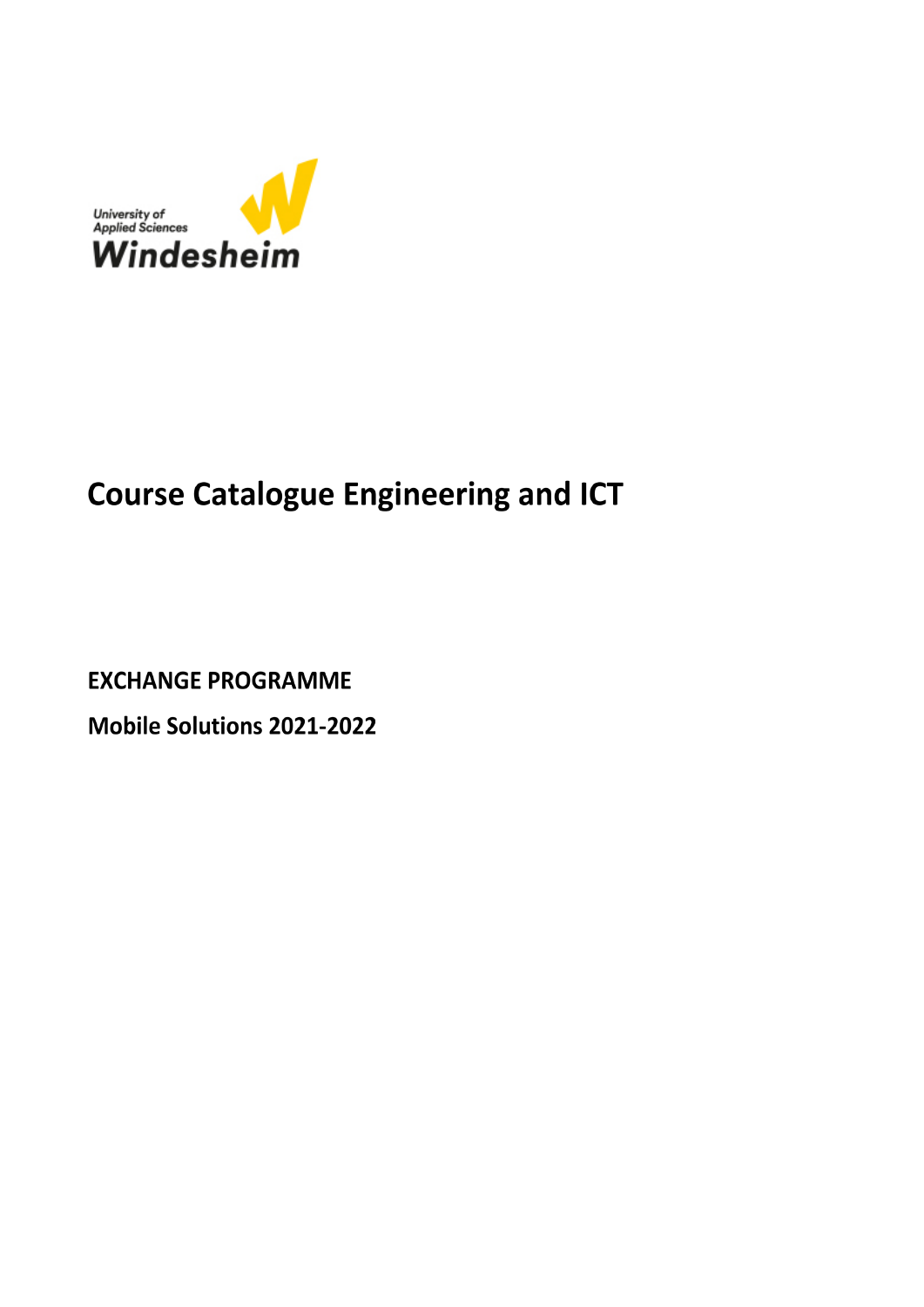| <b>Description of unit of study</b> |                                                                                                                                                                                                                                                                                                                                                                                                                                                                                                                                                                                                                                                                                                                                                                                                                                                                                                                                                                                                                                                                                                                                                                                                                                                                                                                                                                                                                                                                                                                                                                                                                                                  |          |                                                                                                           |                                                                                                                                                                                                                                                                                                                                                                                                                                                                                                                                                                                                                                                                                                                                                                                                                                                                                                                                                                                                                                                                                                                                                                                                                                                                                                                                                                                                                                                                     |  |  |  |  |
|-------------------------------------|--------------------------------------------------------------------------------------------------------------------------------------------------------------------------------------------------------------------------------------------------------------------------------------------------------------------------------------------------------------------------------------------------------------------------------------------------------------------------------------------------------------------------------------------------------------------------------------------------------------------------------------------------------------------------------------------------------------------------------------------------------------------------------------------------------------------------------------------------------------------------------------------------------------------------------------------------------------------------------------------------------------------------------------------------------------------------------------------------------------------------------------------------------------------------------------------------------------------------------------------------------------------------------------------------------------------------------------------------------------------------------------------------------------------------------------------------------------------------------------------------------------------------------------------------------------------------------------------------------------------------------------------------|----------|-----------------------------------------------------------------------------------------------------------|---------------------------------------------------------------------------------------------------------------------------------------------------------------------------------------------------------------------------------------------------------------------------------------------------------------------------------------------------------------------------------------------------------------------------------------------------------------------------------------------------------------------------------------------------------------------------------------------------------------------------------------------------------------------------------------------------------------------------------------------------------------------------------------------------------------------------------------------------------------------------------------------------------------------------------------------------------------------------------------------------------------------------------------------------------------------------------------------------------------------------------------------------------------------------------------------------------------------------------------------------------------------------------------------------------------------------------------------------------------------------------------------------------------------------------------------------------------------|--|--|--|--|
| Course code                         | ICT.KS.MS.V20                                                                                                                                                                                                                                                                                                                                                                                                                                                                                                                                                                                                                                                                                                                                                                                                                                                                                                                                                                                                                                                                                                                                                                                                                                                                                                                                                                                                                                                                                                                                                                                                                                    | Credits: | 24 ECTS credits                                                                                           | Target group: Fulltime Regular                                                                                                                                                                                                                                                                                                                                                                                                                                                                                                                                                                                                                                                                                                                                                                                                                                                                                                                                                                                                                                                                                                                                                                                                                                                                                                                                                                                                                                      |  |  |  |  |
| Study unit<br>Description           | <b>Mobile Solutions</b>                                                                                                                                                                                                                                                                                                                                                                                                                                                                                                                                                                                                                                                                                                                                                                                                                                                                                                                                                                                                                                                                                                                                                                                                                                                                                                                                                                                                                                                                                                                                                                                                                          |          |                                                                                                           |                                                                                                                                                                                                                                                                                                                                                                                                                                                                                                                                                                                                                                                                                                                                                                                                                                                                                                                                                                                                                                                                                                                                                                                                                                                                                                                                                                                                                                                                     |  |  |  |  |
| Competences                         | $\overline{a}$                                                                                                                                                                                                                                                                                                                                                                                                                                                                                                                                                                                                                                                                                                                                                                                                                                                                                                                                                                                                                                                                                                                                                                                                                                                                                                                                                                                                                                                                                                                                                                                                                                   |          |                                                                                                           |                                                                                                                                                                                                                                                                                                                                                                                                                                                                                                                                                                                                                                                                                                                                                                                                                                                                                                                                                                                                                                                                                                                                                                                                                                                                                                                                                                                                                                                                     |  |  |  |  |
| Target group                        | If you want to work with others on developing a ready-to-use native or hybrid iOS and/or Android app<br>for actual clients. If you want to collaborate with students from different disciplines and with a variety<br>of expertise. If you are willing to tackle problems that require a multidisciplinary solution. If you want<br>to find and implement a solution for a real-life business assignment. Then the semester Mobile<br>Solutions fits you perfect!<br>The success of as app depends on a good architecture and technical development. It also involves<br>carefully considered features, a good infrastructure, as well as that the application is designed in such<br>a way that users have an optimal user experience.<br>Together with the product owner and your team you specify the requirements. Once you have built a<br>new feature, you will measure whether the intended goals have been met or not and tweak if<br>necessary the application. You strive to realize an app that is in production by the client's company<br>after the semester is accomplished: in Apple's app store and/or Google Play or in a private app store.<br>Open to all HBO students<br>Mobile Solutions is one of the elective broadening semesters of HBO-ICT. You learn to participate in a<br>project in a professional and agile working environment. This is done in a multidisciplinary team with<br>a real client.<br>This semester is open for all HBO students who are interested in learning how-to develop an app. And<br>that is more than only the technical part, amongst others topics like user-experience, commercial and |          |                                                                                                           |                                                                                                                                                                                                                                                                                                                                                                                                                                                                                                                                                                                                                                                                                                                                                                                                                                                                                                                                                                                                                                                                                                                                                                                                                                                                                                                                                                                                                                                                     |  |  |  |  |
|                                     | legal aspects and privacy are at stake. In this way you will learn about the professional environment as<br>well as from other disciplines in your project.<br>The feedback, evaluation and supervision focuses on preparing you as much as possible for the final<br>graduation phase of their study program.                                                                                                                                                                                                                                                                                                                                                                                                                                                                                                                                                                                                                                                                                                                                                                                                                                                                                                                                                                                                                                                                                                                                                                                                                                                                                                                                   |          |                                                                                                           |                                                                                                                                                                                                                                                                                                                                                                                                                                                                                                                                                                                                                                                                                                                                                                                                                                                                                                                                                                                                                                                                                                                                                                                                                                                                                                                                                                                                                                                                     |  |  |  |  |
| Educational                         | The projects in Mobile Solutions range from building a minimum viable product (MVP) from scratch to                                                                                                                                                                                                                                                                                                                                                                                                                                                                                                                                                                                                                                                                                                                                                                                                                                                                                                                                                                                                                                                                                                                                                                                                                                                                                                                                                                                                                                                                                                                                              |          |                                                                                                           |                                                                                                                                                                                                                                                                                                                                                                                                                                                                                                                                                                                                                                                                                                                                                                                                                                                                                                                                                                                                                                                                                                                                                                                                                                                                                                                                                                                                                                                                     |  |  |  |  |
| content                             | optimizing and expand an existing app.<br>during the assignment.<br><b>Learning opportunities</b><br>of the concerning project.<br>Winnovation Expo.                                                                                                                                                                                                                                                                                                                                                                                                                                                                                                                                                                                                                                                                                                                                                                                                                                                                                                                                                                                                                                                                                                                                                                                                                                                                                                                                                                                                                                                                                             |          | You choose your project, team and technology stack<br>mobile app and yield a working (prototype) product. | The assignments may vary in nature. You choose at the kick-off in which team, client and technology<br>stack you will pursue your assignment. The technology stack can comprise native app development or<br>hybrid using frameworks like Ionic or Xamarin. There are only two main requirements: it must be a<br>Topics like requirements engineering, user experience research, legal aspects, security issues,<br>marketing, data science, iterative and incremental development, testing, use of sensors are addressed<br>As every project is different the learning opportunities can vary as well. It is up to you, supported by<br>your Windesheim coach, how you choose to shape your semester. The assignment is mainly<br>conducted at the client's premises and partly at the ICT Community at Windesheim.<br>To help you with your project a number of workshops are available. Some are obligatory (e,g. project<br>management, consulting skills), others are elective (SCRUM, growth hacking, interview techniques,<br>game design). The workshops are not graded individually, but are aimed to contribute to the success<br>During the semester you will participate in knowledge-sharing sessions. Thus to ensure that knowledge<br>of innovative techniques is passed on to the other teams. Company visits and guest lectures might also<br>be a part of this elective semester program. At the end of the semester you present your app at the |  |  |  |  |
| Teaching<br>methods                 | Large project<br>$\bullet$<br>for actual client or in real-life setting<br>32-hours per week<br>three to five students per team<br>$\bullet$<br>Weekly coaching<br>٠<br>٠<br>٠                                                                                                                                                                                                                                                                                                                                                                                                                                                                                                                                                                                                                                                                                                                                                                                                                                                                                                                                                                                                                                                                                                                                                                                                                                                                                                                                                                                                                                                                   |          | Workshops and masterclasses contributing to your projects                                                 | Regular presentations in which students share their obtained knowledge                                                                                                                                                                                                                                                                                                                                                                                                                                                                                                                                                                                                                                                                                                                                                                                                                                                                                                                                                                                                                                                                                                                                                                                                                                                                                                                                                                                              |  |  |  |  |
|                                     |                                                                                                                                                                                                                                                                                                                                                                                                                                                                                                                                                                                                                                                                                                                                                                                                                                                                                                                                                                                                                                                                                                                                                                                                                                                                                                                                                                                                                                                                                                                                                                                                                                                  |          |                                                                                                           | Teaching aids Only freely-accessible learning materials are being used, see ELO (Electronic Learning Environment).                                                                                                                                                                                                                                                                                                                                                                                                                                                                                                                                                                                                                                                                                                                                                                                                                                                                                                                                                                                                                                                                                                                                                                                                                                                                                                                                                  |  |  |  |  |
| Supervisory<br>activity             |                                                                                                                                                                                                                                                                                                                                                                                                                                                                                                                                                                                                                                                                                                                                                                                                                                                                                                                                                                                                                                                                                                                                                                                                                                                                                                                                                                                                                                                                                                                                                                                                                                                  |          | Students are coached in their project teams on a weekly basis.                                            |                                                                                                                                                                                                                                                                                                                                                                                                                                                                                                                                                                                                                                                                                                                                                                                                                                                                                                                                                                                                                                                                                                                                                                                                                                                                                                                                                                                                                                                                     |  |  |  |  |
| Level                               | Gevorderd (Advanced)                                                                                                                                                                                                                                                                                                                                                                                                                                                                                                                                                                                                                                                                                                                                                                                                                                                                                                                                                                                                                                                                                                                                                                                                                                                                                                                                                                                                                                                                                                                                                                                                                             |          |                                                                                                           |                                                                                                                                                                                                                                                                                                                                                                                                                                                                                                                                                                                                                                                                                                                                                                                                                                                                                                                                                                                                                                                                                                                                                                                                                                                                                                                                                                                                                                                                     |  |  |  |  |
| Grading<br>domain                   | $1$ t/m 10, 1 dec.                                                                                                                                                                                                                                                                                                                                                                                                                                                                                                                                                                                                                                                                                                                                                                                                                                                                                                                                                                                                                                                                                                                                                                                                                                                                                                                                                                                                                                                                                                                                                                                                                               |          |                                                                                                           |                                                                                                                                                                                                                                                                                                                                                                                                                                                                                                                                                                                                                                                                                                                                                                                                                                                                                                                                                                                                                                                                                                                                                                                                                                                                                                                                                                                                                                                                     |  |  |  |  |